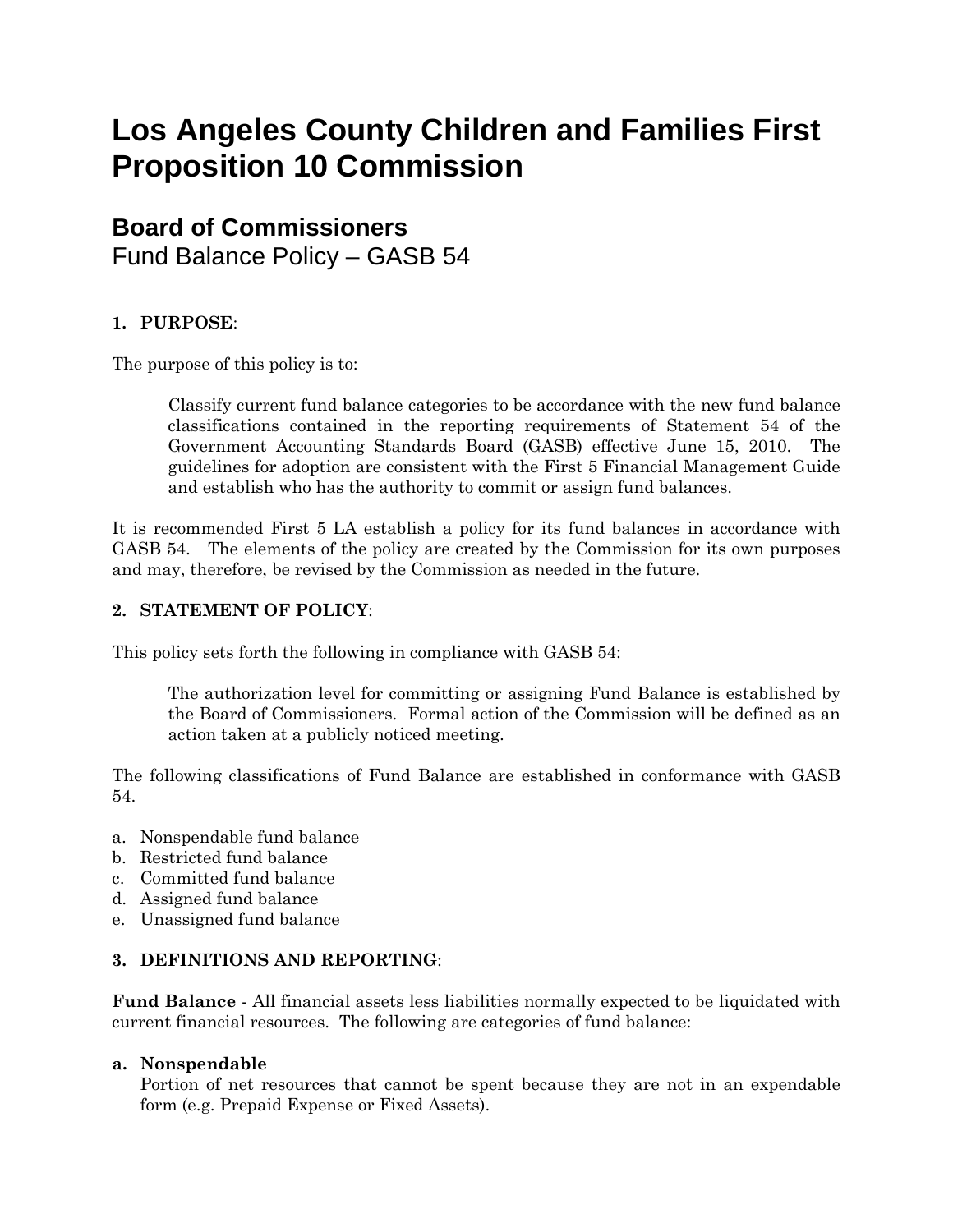Portion of net resources that cannot be spent because they must be maintained intact. (e.g. revolving fund or the principal of an endowment.)

#### **b. Restricted (externally enforceable limitations on use)**

Amounts constrained to specific purposes by their providers (such as creditors, grantors, contributors, or laws and regulations of other governments (e.g. funds advanced by First 5 CA under specific agreements for services such as matching funds for specific initiatives).

Amounts constrained by limitations imposed by law through constitutional provisions or enabling legislation (e.g. funds legally restricted by County, state, or federal legislature, or a government's charter or constitution; or amounts collected from non-spendable items such as long term portion of loan outstanding if those amounts are subject to legal constraint).

# **c. Committed (self-imposed limitations in place prior to end of the period)**

Amounts constrained by limitations imposed at the highest level of decision making that require the same formal action at the same level to remove or modify.

Resources in this category may include:

- 1) Resources committed for a specific purpose and/or future initiatives.
- 2) Funding that has been designated for legally enforceable contracts but not yet spent (includes multi-year contracts).
- 3) Resources that have been committed by a Commission for specific agreements that have not yet been executed.
- 4) Resources committed as a local match for State Commission initiatives, programs or projects within the approved long range financial plan, funding recommendations, or the strategic plan.
- 5) Minimum fund balance reserves.

#### **d. Assigned (limitation resulting from intended use)**

Amounts or limitations that are constrained by the Commission's intent to be used for a specific purpose (the purpose of the assignment must be narrower than the fund itself). The commission may also designate a body/committee or an official who can specify such purposes.

Resources in this category may include:

- 1) Appropriation of a portion of existing fund balance sufficient to eliminate a projected deficit in the subsequent year's budget.
- 2) Resources assigned to a specific program, project or organization for which the Commission has approved a plan or budget.
- 3) Resources approved by the Commission for a long range financial plan (where formal approval is not required to modify the amount).